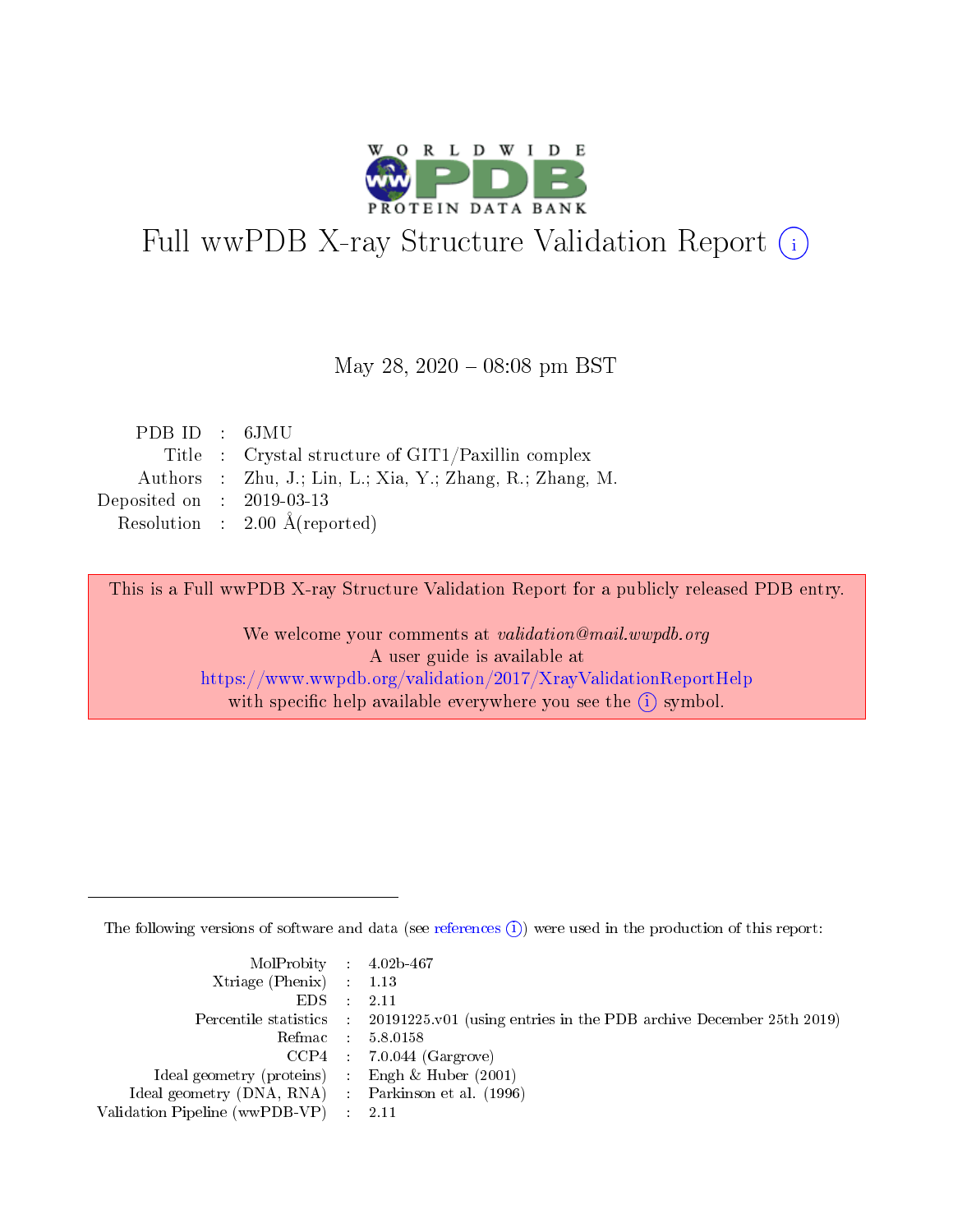# 1 [O](https://www.wwpdb.org/validation/2017/XrayValidationReportHelp#overall_quality)verall quality at a glance  $(i)$

The following experimental techniques were used to determine the structure: X-RAY DIFFRACTION

The reported resolution of this entry is 2.00 Å.

Percentile scores (ranging between 0-100) for global validation metrics of the entry are shown in the following graphic. The table shows the number of entries on which the scores are based.



| Metric                | Whole archive          | Similar resolution                                                     |
|-----------------------|------------------------|------------------------------------------------------------------------|
|                       | $(\#\mathrm{Entries})$ | $(\#\text{Entries},\,\text{resolution}\,\,\text{range}(\textup{\AA}))$ |
| $R_{free}$            | 130704                 | $8085(2.00-2.00)$                                                      |
| Clashscore            | 141614                 | $9178(2.00-2.00)$                                                      |
| Ramachandran outliers | 138981                 | $9054(2.00-2.00)$                                                      |
| Sidechain outliers    | 138945                 | $9053(2.00-2.00)$                                                      |
| RSRZ outliers         | 127900                 | $7900(2.00-2.00)$                                                      |

The table below summarises the geometric issues observed across the polymeric chains and their fit to the electron density. The red, orange, yellow and green segments on the lower bar indicate the fraction of residues that contain outliers for  $>=3, 2, 1$  and 0 types of geometric quality criteria respectively. A grey segment represents the fraction of residues that are not modelled. The numeric value for each fraction is indicated below the corresponding segment, with a dot representing fractions  $\epsilon=5\%$  The upper red bar (where present) indicates the fraction of residues that have poor fit to the electron density. The numeric value is given above the bar.

| Mol | Chain | $\vert$ Length | Quality of chain |     |     |    |  |  |
|-----|-------|----------------|------------------|-----|-----|----|--|--|
|     | А     | 137            | $\%$<br>69%      |     | 23% | 7% |  |  |
|     | В     | 137            | 72%              | 21% | 7%  |    |  |  |
| ച   | ∩     | 32             | 3%<br>41%        | 25% | 34% |    |  |  |
| ച   |       | 32             | 50%              | 13% | 38% |    |  |  |

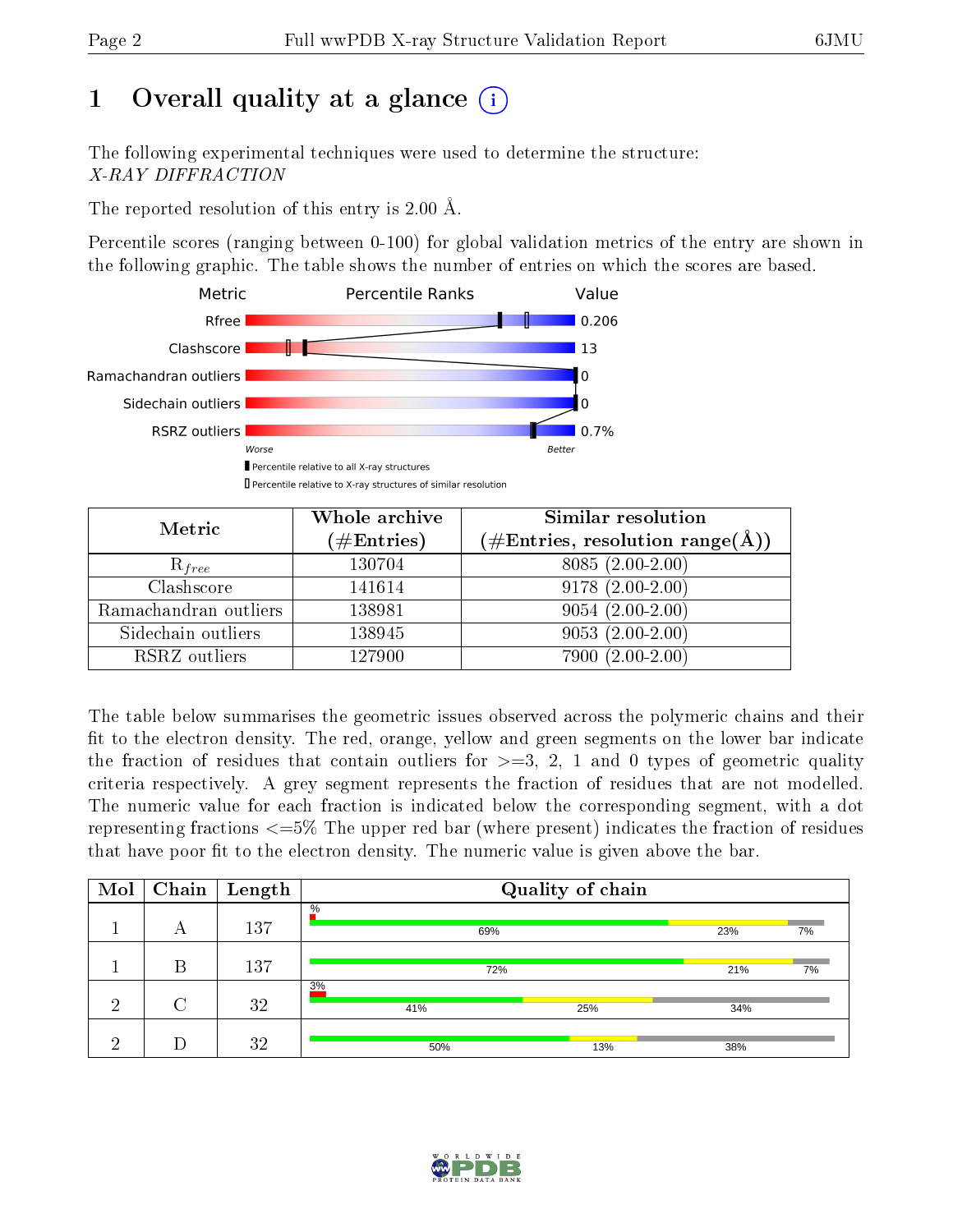# 2 Entry composition  $\left( \cdot \right)$

There are 3 unique types of molecules in this entry. The entry contains 2503 atoms, of which 0 are hydrogens and 0 are deuteriums.

In the tables below, the ZeroOcc column contains the number of atoms modelled with zero occupancy, the AltConf column contains the number of residues with at least one atom in alternate conformation and the Trace column contains the number of residues modelled with at most 2 atoms.

| Mol |  | Chain   Residues | Atoms       |  |               |       |  |  | $\text{ZeroOcc}$   AltConf   Trace |  |
|-----|--|------------------|-------------|--|---------------|-------|--|--|------------------------------------|--|
|     |  | 127              | Total C N O |  |               |       |  |  |                                    |  |
|     |  |                  | 986         |  | 622 172 188 4 |       |  |  |                                    |  |
|     |  | 127              | Total C N O |  |               |       |  |  |                                    |  |
|     |  |                  | 989         |  | 625 172       | - 188 |  |  |                                    |  |

Molecule 1 is a protein called ARF GTPase-activating protein GIT1.

| Chain | Residue | Modelled   | Actual | Comment        | Reference  |
|-------|---------|------------|--------|----------------|------------|
| A     | 634     | <b>GLY</b> |        | expression tag | UNP Q68FF6 |
| A     | 635     | <b>PRO</b> |        | expression tag | UNP Q68FF6 |
| А     | 636     | GLY        |        | expression tag | UNP Q68FF6 |
| А     | 637     | <b>SER</b> |        | expression tag | UNP Q68FF6 |
| А     | 638     | GLU        |        | expression tag | UNP Q68FF6 |
| A     | 639     | <b>PHE</b> |        | expression tag | UNP Q68FF6 |
| B     | 634     | GLY        |        | expression tag | UNP Q68FF6 |
| B     | 635     | <b>PRO</b> |        | expression tag | UNP Q68FF6 |
| B     | 636     | <b>GLY</b> |        | expression tag | UNP Q68FF6 |
| В     | 637     | <b>SER</b> |        | expression tag | UNP Q68FF6 |
| В     | 638     | GLU        |        | expression tag | UNP Q68FF6 |
| В     | 639     | PHE        |        | expression tag | UNP Q68FF6 |

There are 12 discrepancies between the modelled and reference sequences:

Molecule 2 is a protein called Paxillin.

| Mol |  | Chain   Residues | Atoms         |          |  |            | $ZeroOcc \mid AltConf \mid Trace$ |  |  |  |
|-----|--|------------------|---------------|----------|--|------------|-----------------------------------|--|--|--|
|     |  | 21               | Total C N O S |          |  |            |                                   |  |  |  |
|     |  |                  | 159           |          |  | 96 26 35 2 |                                   |  |  |  |
|     |  | <b>20</b>        | Total C N O S |          |  |            |                                   |  |  |  |
|     |  | 155              |               | 94 25 34 |  |            |                                   |  |  |  |

There are 18 discrepancies between the modelled and reference sequences:

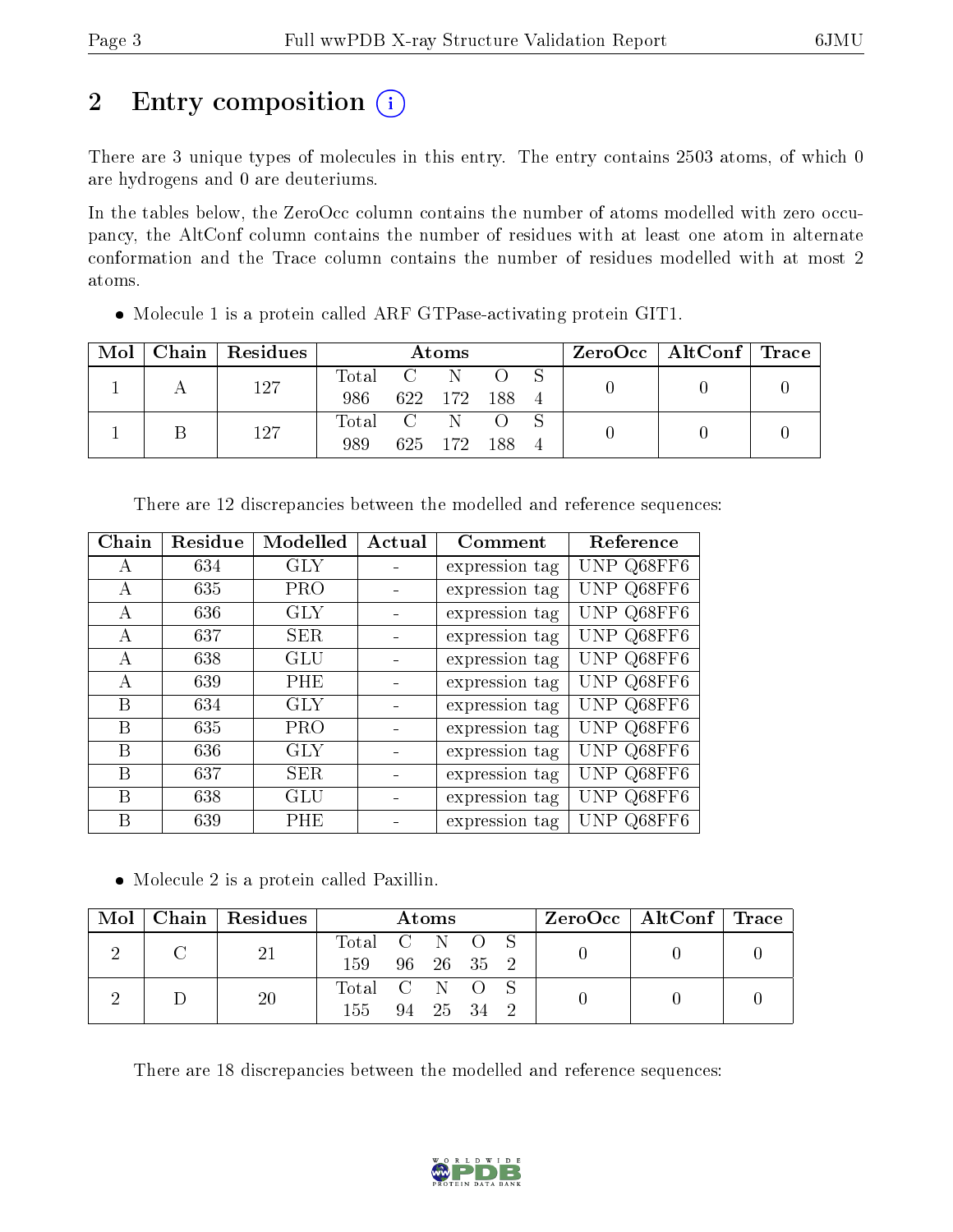| Chain          | Residue | Modelled    | Actual | Comment        | Reference            |
|----------------|---------|-------------|--------|----------------|----------------------|
| $\rm C$        | 251     | <b>GLY</b>  |        | expression tag | UNP Q8VI36           |
| $\overline{C}$ | 252     | <b>SER</b>  |        | expression tag | UNP.<br>Q8V136       |
| $\mathcal{C}$  | 253     | <b>GLY</b>  |        | expression tag | UNP.<br>Q8V136       |
| $\mathcal{C}$  | 254     | SER         |        | expression tag | UNP.<br>Q8VI36       |
| $\mathcal{C}$  | 255     | <b>GLY</b>  |        | expression tag | UNP Q8VI36           |
| $\mathcal{C}$  | 256     | SER         |        | expression tag | UNP Q8VI36           |
| С              | 257     | <b>GLY</b>  |        | expression tag | UNP<br>Q8VI36        |
| $\overline{C}$ | 258     | SER         |        | expression tag | <b>UNP</b><br>Q8V136 |
| C              | 259     | <b>GLY</b>  |        | expression tag | UNP<br>Q8VI36        |
| D              | 251     | <b>GLY</b>  |        | expression tag | UNP.<br>Q8VI36       |
| D              | 252     | ${\rm SER}$ |        | expression tag | UNP<br>Q8V136        |
| D              | 253     | <b>GLY</b>  |        | expression tag | UNP.<br>Q8V136       |
| D              | 254     | SER         |        | expression tag | UNP.<br>Q8VI36       |
| D              | 255     | <b>GLY</b>  |        | expression tag | Q8VI36<br>UNP        |
| D              | 256     | SER         |        | expression tag | Q8V136<br>UNP        |
| D              | 257     | $\rm GLY$   |        | expression tag | UNP<br>Q8VI36        |
| $\mathbf D$    | 258     | SER         |        | expression tag | UNP<br>Q8VI36        |
| $\mathbf D$    | 259     | $\rm GLY$   |        | expression tag | UNP Q8VI36           |

 $\bullet\,$  Molecule 3 is water.

| Mol | Chain | <b>Residues</b> | Atoms                                 | $ZeroOcc \   \$ AltConf |
|-----|-------|-----------------|---------------------------------------|-------------------------|
| 3   |       | 93              | Total<br>$\left( \right)$<br>93<br>93 |                         |
| 3   |       | 92              | Total<br>$\Omega$<br>92<br>92         |                         |
| 3   | C     | 17              | Total<br>17<br>17                     |                         |
| 3   |       | 12              | Total<br>12<br>12                     |                         |

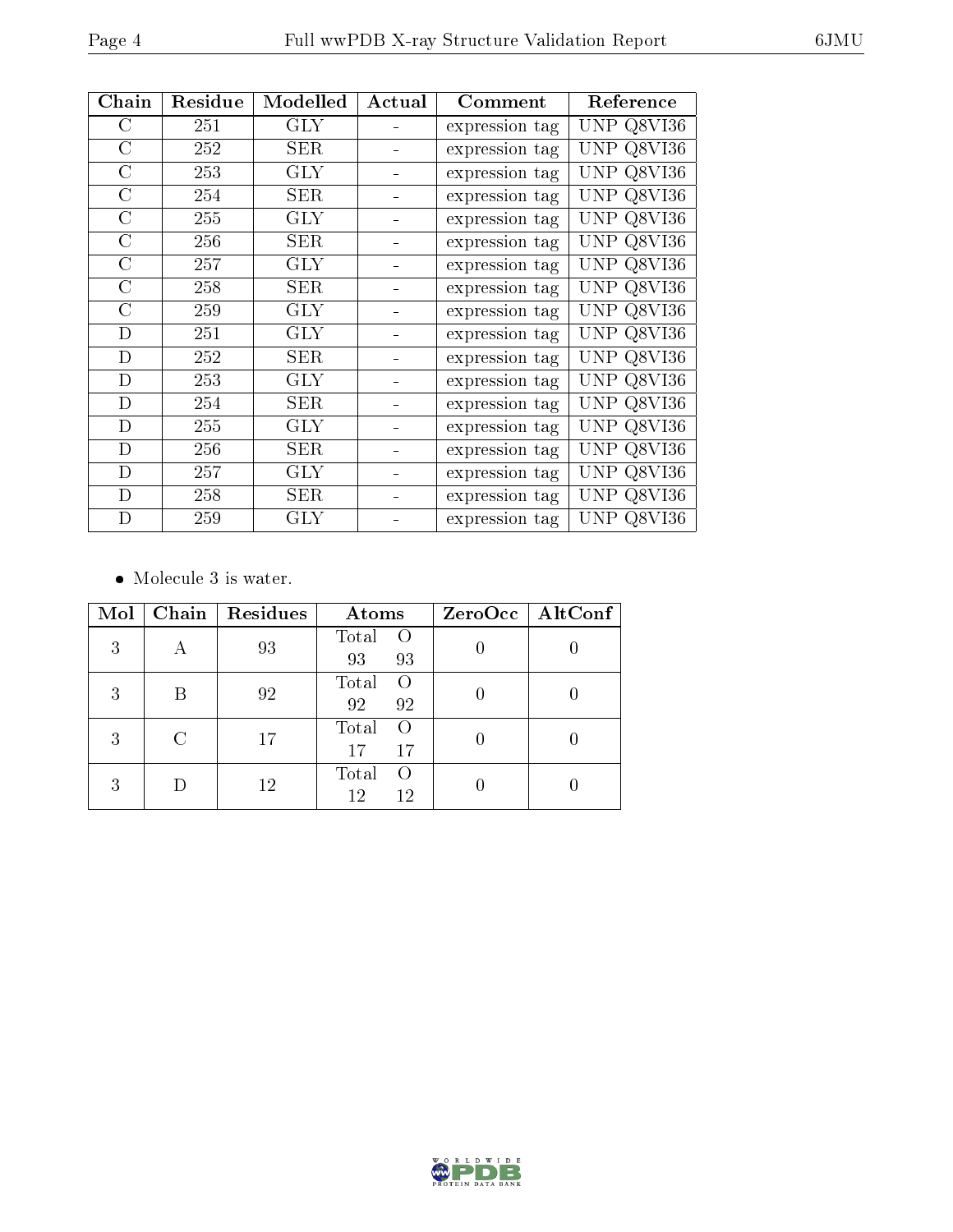Chain D:

a gala ser ser s

S260 L269 S274 K277 M278  $\frac{5}{2}$ GLY LEU GLU

50%

# 3 Residue-property plots  $(i)$

These plots are drawn for all protein, RNA and DNA chains in the entry. The first graphic for a chain summarises the proportions of the various outlier classes displayed in the second graphic. The second graphic shows the sequence view annotated by issues in geometry and electron density. Residues are color-coded according to the number of geometric quality criteria for which they contain at least one outlier: green  $= 0$ , yellow  $= 1$ , orange  $= 2$  and red  $= 3$  or more. A red dot above a residue indicates a poor fit to the electron density (RSRZ  $> 2$ ). Stretches of 2 or more consecutive residues without any outlier are shown as a green connector. Residues present in the sample, but not in the model, are shown in grey.

- Chain A: 69% 23% 7% L644 D645 P646 G647 L648 P649 S650 T651 E652 I655 Q660 V661 T662 L669 R670 M694 L697 F698 P699 K700 R701 P702 E705 R708 R712 L713 L714 Q722 P730 P731 E732 A735 Q744 K758 T765 GLY PRO GLY SER GLU PHE LEU ASP GLY ASP  $\bullet$   $\bullet$   $\bullet$ K768 K769 • Molecule 1: ARF GTPase-activating protein GIT1 Chain B: 72% 21% 7% L644 D645 V654 K657 V661 T662 R670 E674 C683 R701 L704 E705 P706 S710 L713 Y719 R720 S723 R726 V729 P730 P731 E732 A735 C749 K755 A756  $\frac{1}{2}$ L760 T764 T765 ER GLE BLE ASP GLY ASP R766 Q770 • Molecule 2: Paxillin Chain C: 41% 25% 34%  $\frac{1279}{127}$ G259 T263 R264 E265 L266 D267 E268 L269 L273 K277 M278 a gas gas g GLY LEU GLU • Molecule 2: Paxillin
- Molecule 1: ARF GTPase-activating protein GIT1



13%

38%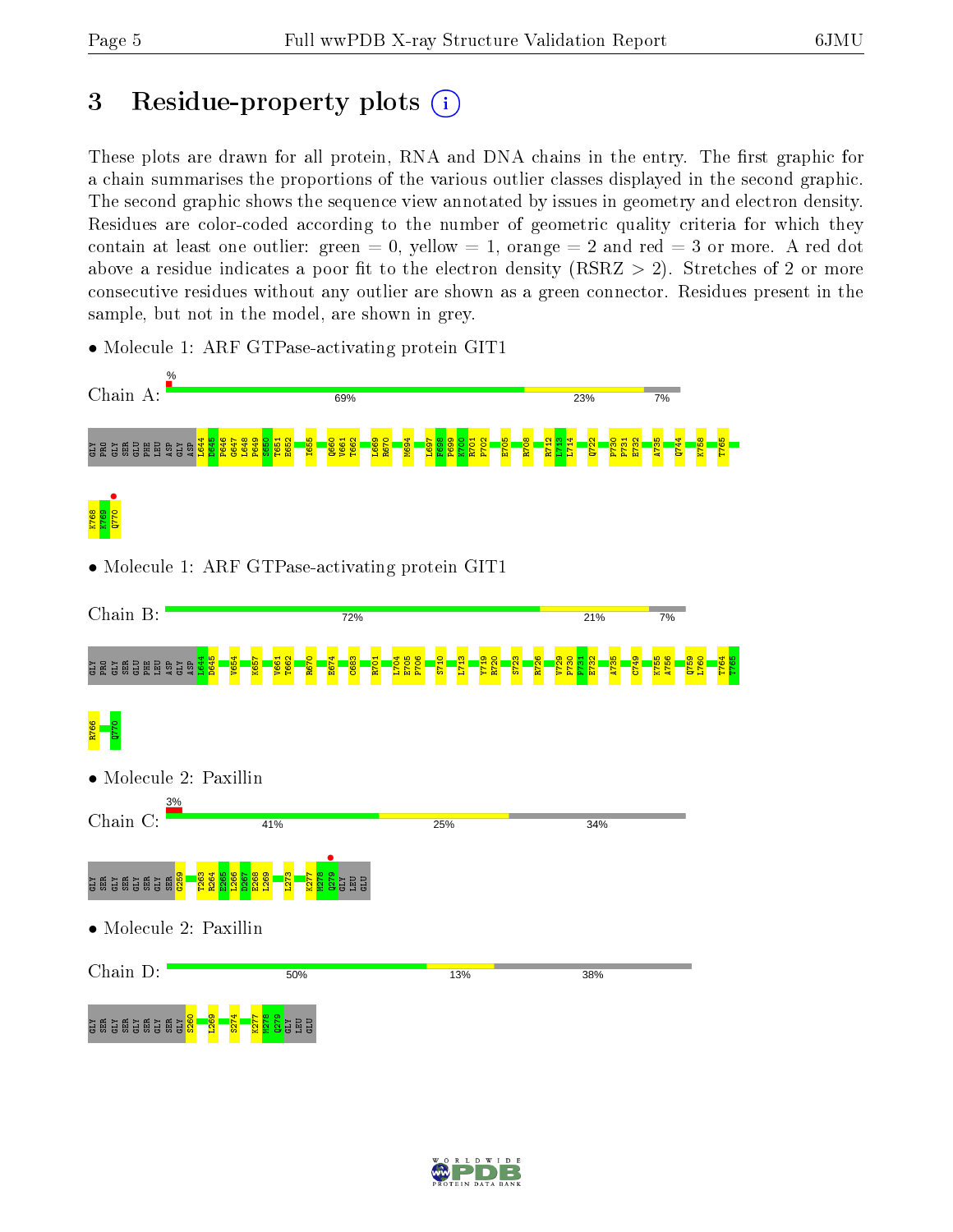# 4 Data and refinement statistics  $(i)$

| Property                                                         | Value                                               | Source     |
|------------------------------------------------------------------|-----------------------------------------------------|------------|
| Space group                                                      | P 1 21 1                                            | Depositor  |
| Cell constants                                                   | $90.95$ Å<br>$31.20\text{\AA}$<br>$52.31\text{\AA}$ |            |
| a, b, c, $\alpha$ , $\beta$ , $\gamma$                           | $90.00^\circ$<br>$107.42^{\circ}$<br>$90.00^\circ$  | Depositor  |
| Resolution $(A)$                                                 | 45.48<br>$-2.00$                                    | Depositor  |
|                                                                  | 33.62<br>$\frac{1}{2}$<br>2.00                      | <b>EDS</b> |
| % Data completeness                                              | $98.5(45.48-2.00)$                                  | Depositor  |
| (in resolution range)                                            | $97.9(33.62-2.00)$                                  | <b>EDS</b> |
| $R_{merge}$                                                      | $0.11\,$                                            | Depositor  |
| $\mathbf{\bar{R}}_{sym}$                                         | (Not available)                                     | Depositor  |
| $\frac{1}{\sigma(I)} > 1$                                        | $1.91$ (at 2.00Å)                                   | Xtriage    |
| Refinement program                                               | PHENIX 1.8.4 1496                                   | Depositor  |
|                                                                  | $0.175$ , $0.209$                                   | Depositor  |
| $R, R_{free}$                                                    | $0.176$ , $0.206$                                   | DCC        |
| $R_{free}$ test set                                              | $954$ reflections $(5.15\%)$                        | wwPDB-VP   |
| Wilson B-factor $(A^2)$                                          | 25.7                                                | Xtriage    |
| Anisotropy                                                       | 0.440                                               | Xtriage    |
| Bulk solvent $k_{sol}(\text{e}/\text{A}^3), B_{sol}(\text{A}^2)$ | $0.38$ , 46.6                                       | <b>EDS</b> |
| $L$ -test for twinning <sup>2</sup>                              | $< L >$ = 0.45, $< L^2 >$ = 0.28                    | Xtriage    |
| Estimated twinning fraction                                      | $0.387$ for h,-k,-h-l                               | Xtriage    |
| Reported twinning fraction                                       | $0.370$ for h,-k,-h-l                               | Depositor  |
| Outliers                                                         | 0 of 18519 reflections                              | Xtriage    |
| $F_o, F_c$ correlation                                           | 0.96                                                | <b>EDS</b> |
| Total number of atoms                                            | 2503                                                | wwPDB-VP   |
| Average B, all atoms $(A^2)$                                     | 32.0                                                | wwPDB-VP   |

Xtriage's analysis on translational NCS is as follows: The largest off-origin peak in the Patterson function is  $17.91\%$  of the height of the origin peak. No significant pseudotranslation is detected.

<sup>&</sup>lt;sup>2</sup>Theoretical values of  $\langle |L| \rangle$ ,  $\langle L^2 \rangle$  for acentric reflections are 0.5, 0.333 respectively for untwinned datasets, and 0.375, 0.2 for perfectly twinned datasets.



<span id="page-5-1"></span><span id="page-5-0"></span><sup>1</sup> Intensities estimated from amplitudes.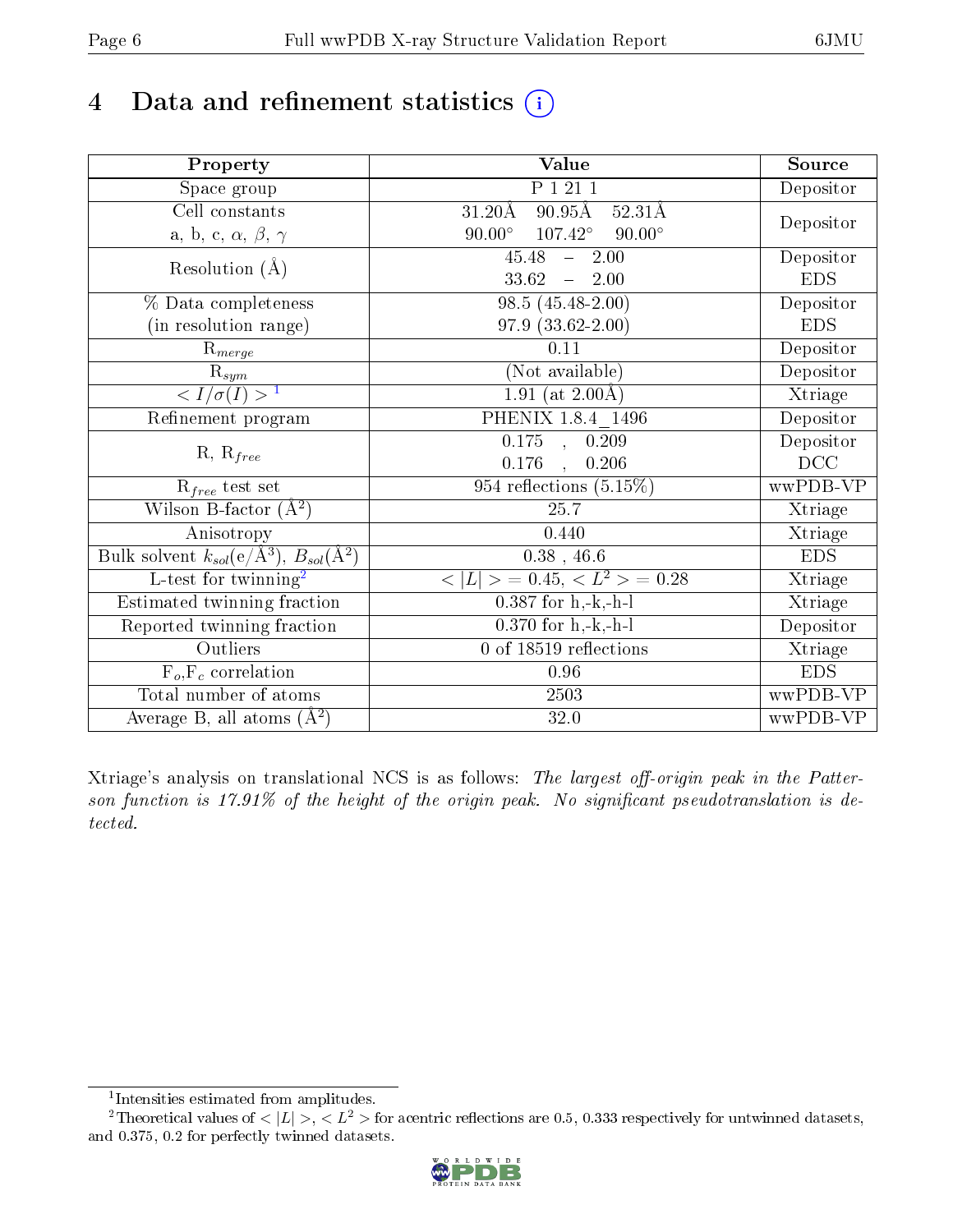# 5 Model quality  $(i)$

# 5.1 Standard geometry  $(i)$

The Z score for a bond length (or angle) is the number of standard deviations the observed value is removed from the expected value. A bond length (or angle) with  $|Z| > 5$  is considered an outlier worth inspection. RMSZ is the root-mean-square of all Z scores of the bond lengths (or angles).

| Mol                         | Chain |      | Bond lengths    | Bond angles |                 |  |
|-----------------------------|-------|------|-----------------|-------------|-----------------|--|
|                             |       | RMSZ | $\# Z  > 5$     | <b>RMSZ</b> | $\ Z\  > 5$     |  |
| $\mathbf{1}$                |       | 0.40 | 0/1003          | 0.55        | 0/1363          |  |
| 1.                          | R     | 0.39 | $\sqrt{1006}$   | 0.54        | 0/1367          |  |
| $\mathcal{D}$               | C     | 0.39 | 0/159           | 0.56        | 0/210           |  |
| $\mathcal{D}_{\mathcal{L}}$ | Ð     | 0.35 | 0/155           | 0.48        | 0/205           |  |
| AĦ                          | ΑH    | 0.39 | $^{\prime}2323$ | 0.54        | $^{\prime}3145$ |  |

There are no bond length outliers.

There are no bond angle outliers.

There are no chirality outliers.

There are no planarity outliers.

# 5.2 Too-close contacts  $\overline{()}$

In the following table, the Non-H and H(model) columns list the number of non-hydrogen atoms and hydrogen atoms in the chain respectively. The H(added) column lists the number of hydrogen atoms added and optimized by MolProbity. The Clashes column lists the number of clashes within the asymmetric unit, whereas Symm-Clashes lists symmetry related clashes.

| Mol |        |      | Chain   Non-H $\mid$ H(model) | H(added) | Clashes | $\vert$ Symm-Clashes |
|-----|--------|------|-------------------------------|----------|---------|----------------------|
|     |        | 986  |                               | 1004     | 29      |                      |
|     | В      | 989  |                               | 1013     | 25      |                      |
| 2   | ∩      | 159  |                               | 153      | 10      |                      |
| 2   | $\Box$ | 155  |                               | 150      |         |                      |
| 3   | А      | 93   |                               |          | 13      |                      |
| 3   | В      | 92   |                               |          |         |                      |
| 3   | $\cap$ | 17   |                               |          |         |                      |
| 3   | D      | 12   |                               |          |         |                      |
| All |        | 2503 |                               | 2320     | 62      | 6)                   |

The all-atom clashscore is defined as the number of clashes found per 1000 atoms (including hydrogen atoms). The all-atom clashscore for this structure is 13.

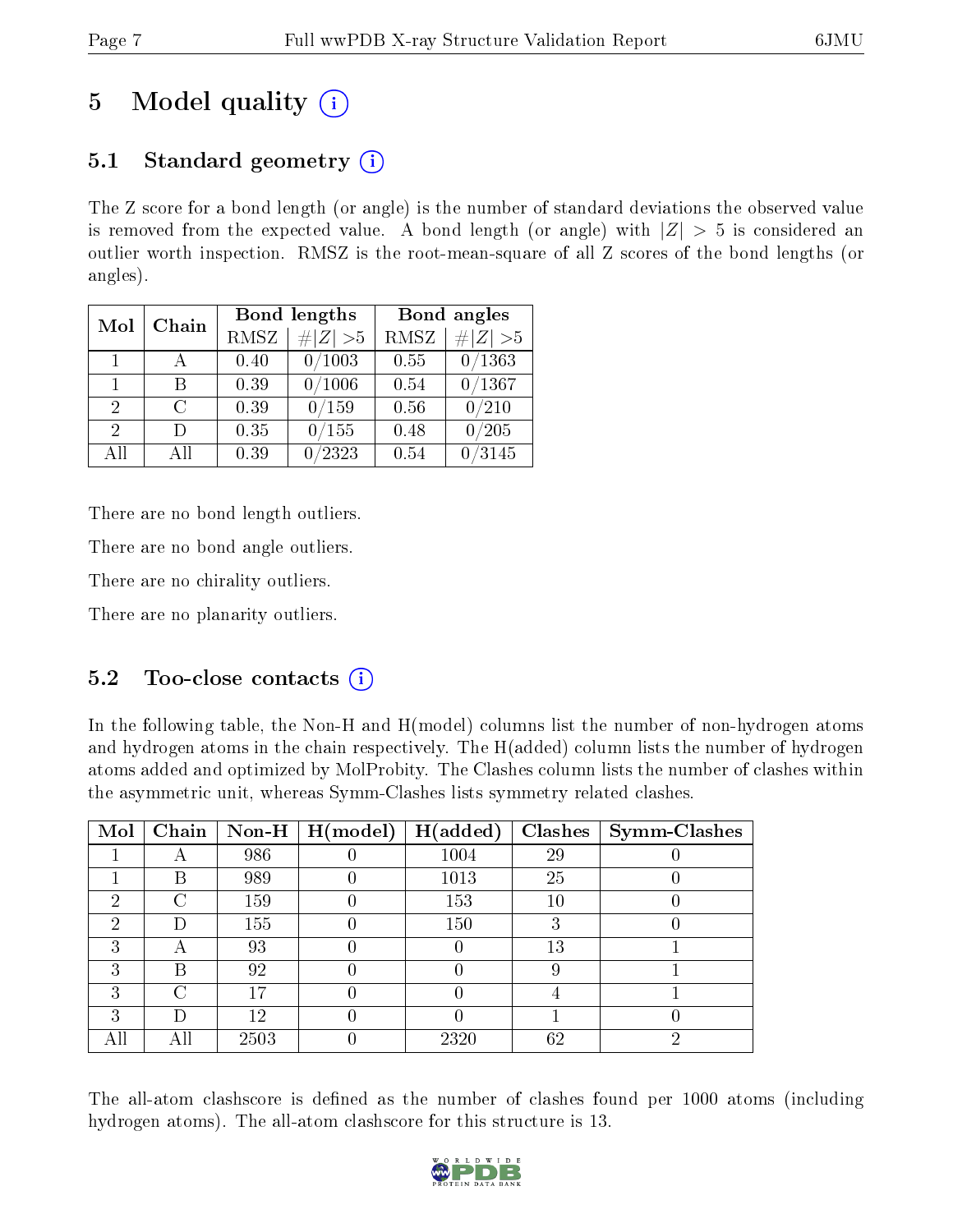|                    |                            | Interatomic    | Clash         |  |
|--------------------|----------------------------|----------------|---------------|--|
| Atom-1             | Atom-2                     | distance $(A)$ | overlap $(A)$ |  |
| 1:A:770:GLN:NE2    | 3:A:801:HOH:O              | 1.99           | 0.94          |  |
| 1: A:765:THR:HG21  | 2:C:259:GLY:HA3            | 1.69           | 0.73          |  |
| 1:B:719:TYR:HB2    | 3:B:848:HOH:O              | 1.89           | 0.71          |  |
| 1: A:705: GLU:OE1  | 3: A:803:HOH:O             | 2.07           | 0.71          |  |
| 1:B:730:PRO:HB3    | 1:B:735:ALA:HB3            | 1.71           | 0.71          |  |
| 1:B:701:ARG:O      | 3:B:802:HOH:O              | 2.09           | 0.71          |  |
| 1:A:730:PRO:HB2    | 1:A:735:ALA:HB3            | 1.72           | 0.69          |  |
| 2:C:264:ARG:NE     | 3:C:301:HOH:O              | 2.19           | 0.68          |  |
| 1:A:660:GLN:NE2    | 3:A:809:HOH:O              | 2.27           | 0.67          |  |
| 1: A:652: GLU:OE1  | 3:A:804:HOH:O              | 2.12           | 0.66          |  |
| 1:B:726:ARG:NH2    | 3:B:804:HOH:O              | 2.30           | 0.64          |  |
| 1:B:710:SER:HB2    | 1:B:760:LEU:HD13           | 1.80           | 0.63          |  |
| 1:B:713:LEU:HG     | 1:B:756:ALA:HB2            | 1.81           | 0.63          |  |
| 1: A:670:ARG:NH1   | $3:A:807:\overline{HOH:O}$ | 2.25           | 0.63          |  |
| 1:B:683:CYS:SG     | 3:B:853:HOH:O              | 2.56           | 0.62          |  |
| 1: A:648:LEU:HB2   | 1: A:768:LYS:HZ1           | 1.64           | 0.61          |  |
| 1:A:712:ARG:NH1    | 3:A:811:HOH:O              | 2.35           | 0.59          |  |
| 1:A:644:LEU:O      | 1: A:646: PRO:HD3          | 2.04           | 0.58          |  |
| 1:B:766:ARG:NH2    | 3:B:806:HOH:O              | 2.33           | 0.54          |  |
| 1:A:731:PRO:HB2    | 1: A: 732: GLU: OE2        | 2.07           | 0.54          |  |
| 1:A:647:GLY:O      | 3:A:805:HOH:O              | 2.19           | 0.53          |  |
| 2:D:260:SER:N      | 3:D:304:HOH:O              | 2.41           | 0.53          |  |
| 1:A:661:VAL:HG21   | 1: A:694:MET:HE2           | 1.90           | 0.52          |  |
| 2:C:268:GLU:OE2    | 3:C:301:HOH:O              | 2.18           | 0.52          |  |
| 1: A:651:THR:O     | 1: A: 655: ILE: HG12       | 2.09           | 0.52          |  |
| 1: A:694: MET:HE3  | 1: A:714: LEU: HD21        | 1.92           | 0.51          |  |
| 1:B:732:GLU:OE1    | 1:B:732:GLU:HA             | 2.10           | 0.51          |  |
| 1:A:701:ARG:NH1    | 3: A:816:HOH:O             | 2.43           | 0.50          |  |
| 3:A:821:HOH:O      | 2:C:263:THR:HG21           | 2.11           | 0.50          |  |
| 2:C:259:GLY:N      | 3:C:303:HOH:O              | 2.45           | 0.48          |  |
| 1:B:645:ASP:HB3    | 3:B:802:HOH:O              | 2.13           | 0.48          |  |
| 1: A:699: PRO:HG2  | 1:A:702:PRO:HB3            | 1.95           | 0.47          |  |
| 1:A:669:LEU:HD13   | 2:C:273:LEU:HD23           | 1.96           | 0.47          |  |
| 2:C:277:LYS:HB3    | 2:C:277:LYS:HE3            | 1.56           | 0.47          |  |
| 1:B:704:LEU:HD12   | 3:B:822:HOH:O              | 2.14           | 0.47          |  |
| 1:B:704:LEU:HA     | 3:B:822:HOH:O              | 2.14           | 0.47          |  |
| 1:A:648:LEU:HD12   | 1: A:768:LYS:NZ            | 2.31           | 0.45          |  |
| 1:A:758:LYS:HA     | 2:C:266:LEU:HD13           | 1.99           | 0.45          |  |
| 1: B:654: VAL:HG21 | 1:B:764:THR:HG21           | 2.00           | 0.44          |  |
| 1: A:648:LEU:HB2   | 1: A:768:LYS:CE            | 2.47           | 0.44          |  |

All (62) close contacts within the same asymmetric unit are listed below, sorted by their clash magnitude.

Continued on next page...

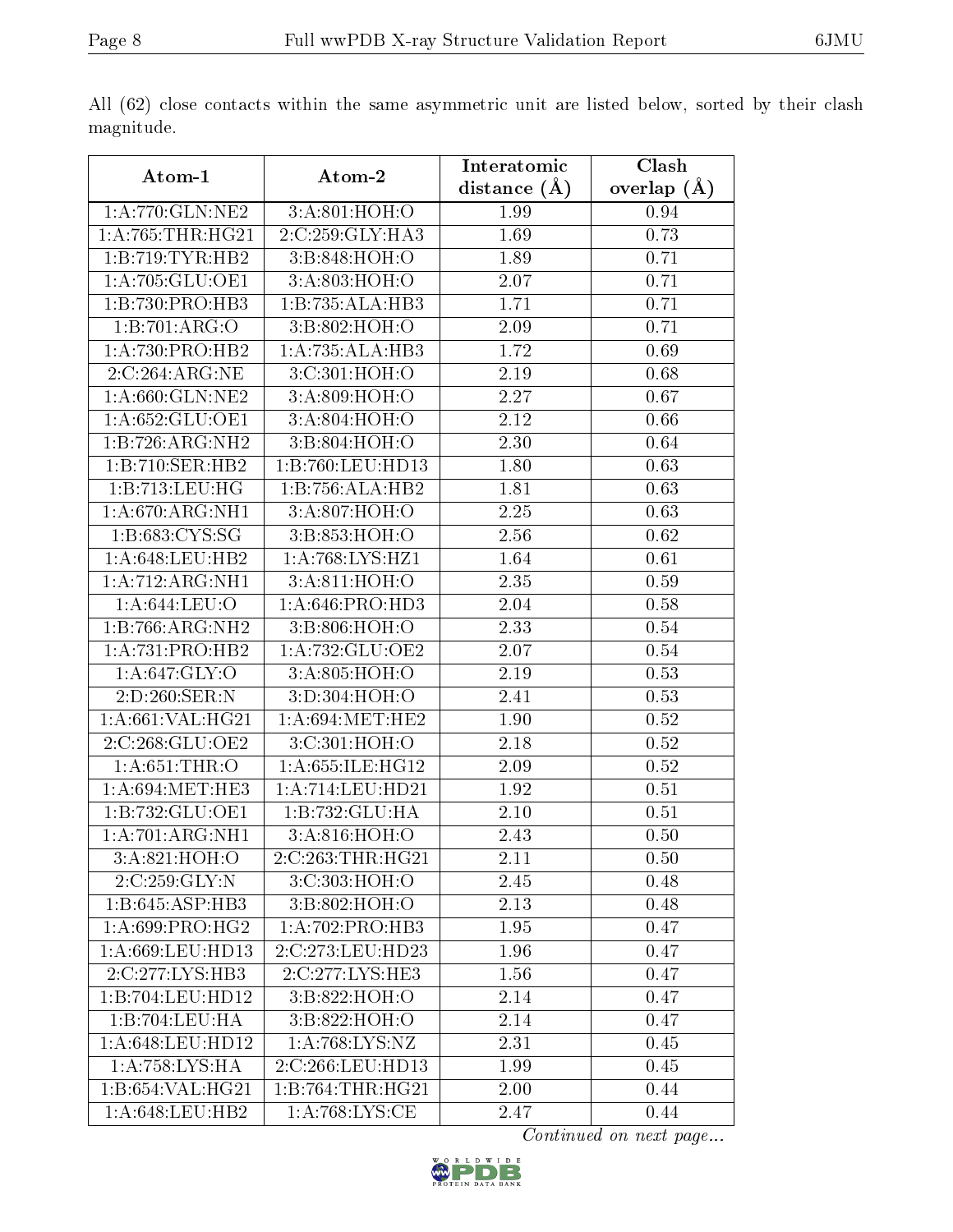|                    |                              | Interatomic    | Clash         |  |
|--------------------|------------------------------|----------------|---------------|--|
| Atom-1             | Atom-2                       | distance $(A)$ | overlap $(A)$ |  |
| 1: A:648:LEU:HD12  | 1:A:768:LYS:HZ3              | 1.83           | 0.44          |  |
| 1: A:670:ARG:NH1   | 3:A:822:HOH:O                | 2.50           | 0.43          |  |
| 1: A:648:LEU:HB2   | 1: A:768: LYS: NZ            | 2.32           | 0.43          |  |
| 2:C:259:GLY:N      | 3:C:304:HOH:O                | 2.51           | 0.43          |  |
| 1:B:766:ARG:NH1    | 3:B:810:HOH:O                | 2.52           | 0.42          |  |
| 1:B:705:GLU:HB3    | 1:B:706:PRO:HD3              | 2.01           | 0.42          |  |
| 2:D:274:SER:HA     | 2:D:277:LYS:HE2              | 2.01           | 0.42          |  |
| 1: B:670: ARG:O    | $1:B:674:GLU:H\overline{G3}$ | 2.19           | 0.42          |  |
| 1: A:649: PRO:HB3  | 1: A:697:LEU:HB3             | 2.01           | 0.42          |  |
| 1:A:722:GLN:NE2    | 3:A:810:HOH:O                | 2.29           | 0.42          |  |
| 1: B:657: LYS: HD3 | 1:B:657:LYS:HA               | 1.83           | 0.42          |  |
| 1:B:720:ARG:NH1    | 1:B:749:CYS:SG               | 2.93           | 0.42          |  |
| 1:B:657:LYS:O      | 1:B:661:VAL:HG23             | 2.20           | 0.42          |  |
| 1: B:662:THR:HG23  | 2:D:269:LEU:HD22             | 2.02           | 0.41          |  |
| 1:B:723:SER:HA     | 1:B:726:ARG:HE               | 1.85           | 0.41          |  |
| 1: B: 755: LYS: O  | 1:B:759:GLN:HG3              | 2.21           | 0.41          |  |
| 1: A:662:THR:HG23  | 2:C:269:LEU:HD22             | 2.03           | 0.41          |  |
| 1: A:744: GLN:NE2  | 3:A:802:HOH:O                | 2.05           | 0.40          |  |
| 1:B:760:LEU:HA     | 1:B:760:LEU:HD12             | 1.95           | 0.40          |  |
| 1:B:730:PRO:HB2    | 1:B:732:GLU:O                | 2.22           | 0.40          |  |
| 1:A:708:ARG:NH2    | 3:A:824:HOH:O                | 2.54           | 0.40          |  |
| 1:B:729:VAL:HA     | 1:B:730:PRO:HD3              | 1.91           | 0.40          |  |

Continued from previous page...

All (2) symmetry-related close contacts are listed below. The label for Atom-2 includes the symmetry operator and encoded unit-cell translations to be applied.

| Atom-1 | Atom-2                                   | Interatomic<br>distance $(A)$ | Clash<br>overlap $(A)$ |
|--------|------------------------------------------|-------------------------------|------------------------|
|        | $3:A:870:HOH:O$   $3:C:317:HOH:O[1 655]$ | $1.99\,$                      |                        |
|        | $3:B:884:HOH:O$   $3:B:889:HOH:O[1 556]$ | 2.03                          | በ 17                   |

# 5.3 Torsion angles (i)

### 5.3.1 Protein backbone (i)

In the following table, the Percentiles column shows the percent Ramachandran outliers of the chain as a percentile score with respect to all X-ray entries followed by that with respect to entries of similar resolution.

The Analysed column shows the number of residues for which the backbone conformation was analysed, and the total number of residues.

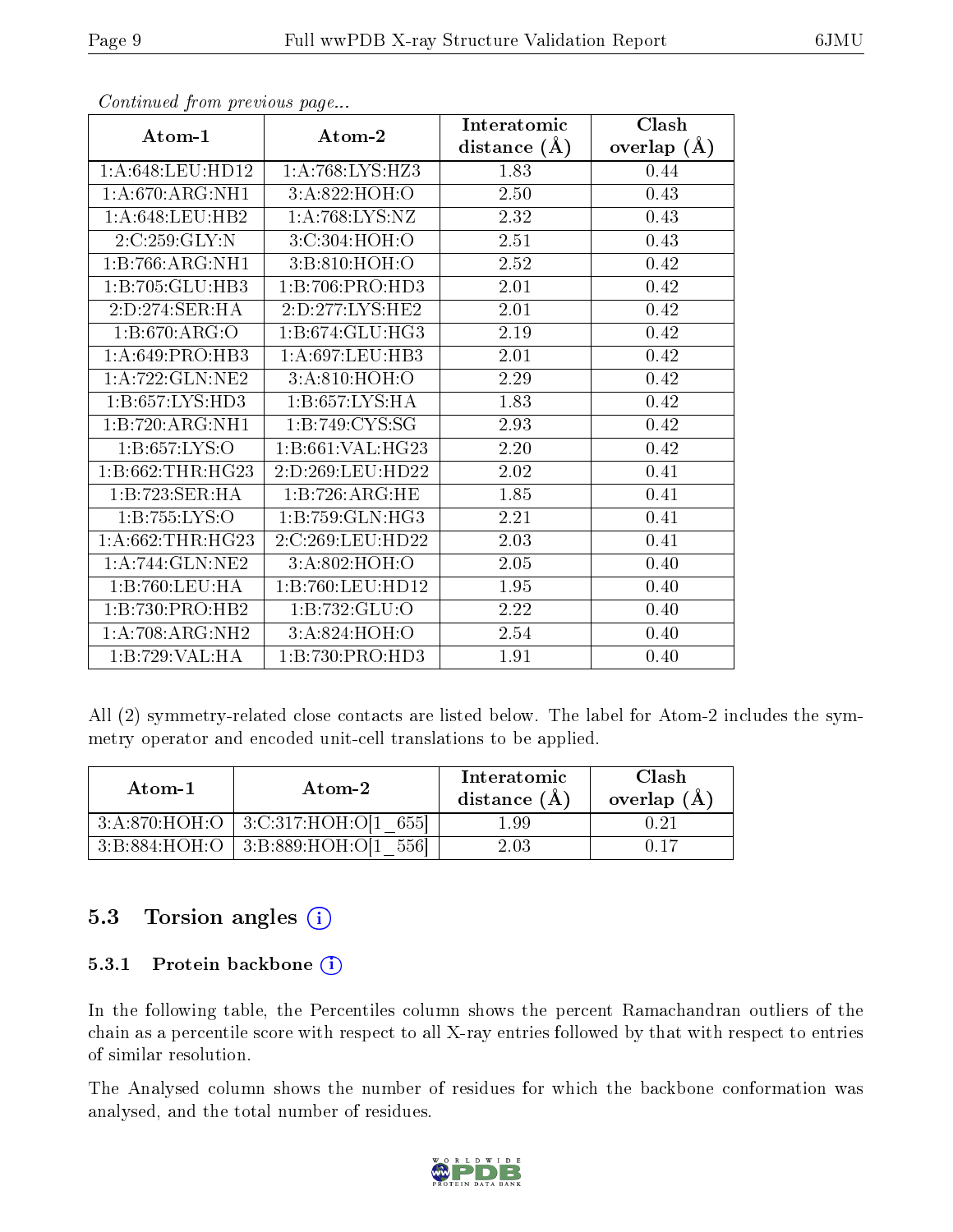| Mol            | Chain   | Analysed        | Favoured        | Allowed  | Outliers | Percentiles |     |
|----------------|---------|-----------------|-----------------|----------|----------|-------------|-----|
|                | А       | $125/137(91\%)$ | 120 (96%)       | 5(4%)    |          | 100         | 100 |
|                | B       | $125/137(91\%)$ | 123 (98%)       | $2(2\%)$ | 0        | 100         | 100 |
| $\overline{2}$ | $\rm C$ | 19/32(59%)      | $19(100\%)$     |          | 0        | 100         | 100 |
| $\overline{2}$ | D       | $18/32(56\%)$   | 18 $(100\%)$    |          | 0        | 100         | 100 |
| All            | All     | 287/338(85%)    | $(98\%)$<br>280 | $7(2\%)$ | 0        | 100         | 100 |

There are no Ramachandran outliers to report.

### 5.3.2 Protein sidechains  $(i)$

In the following table, the Percentiles column shows the percent sidechain outliers of the chain as a percentile score with respect to all X-ray entries followed by that with respect to entries of similar resolution.

The Analysed column shows the number of residues for which the sidechain conformation was analysed, and the total number of residues.

| Mol           | Chain         | Analysed         | Rotameric     | Outliers | Percentiles |         |
|---------------|---------------|------------------|---------------|----------|-------------|---------|
|               |               | $110/120(92\%)$  | 110 $(100\%)$ |          | 100         | 100     |
|               | B.            | $111/120$ (92\%) | 111 $(100\%)$ |          | 100         | 100     |
| 2             | $\mathcal{C}$ | $18/24$ (75%)    | 18 $(100\%)$  |          | 100         | $100\,$ |
| $\mathcal{D}$ | $\Box$        | $18/24$ (75%)    | 18 $(100\%)$  |          | 100         | $100\,$ |
| All           | All           | $257/288$ (89\%) | $257(100\%)$  |          | 100         |         |

There are no protein residues with a non-rotameric sidechain to report.

Some sidechains can be flipped to improve hydrogen bonding and reduce clashes. There are no such sidechains identified.

### $5.3.3$  RNA  $(i)$

There are no RNA molecules in this entry.

### 5.4 Non-standard residues in protein, DNA, RNA chains (i)

There are no non-standard protein/DNA/RNA residues in this entry.

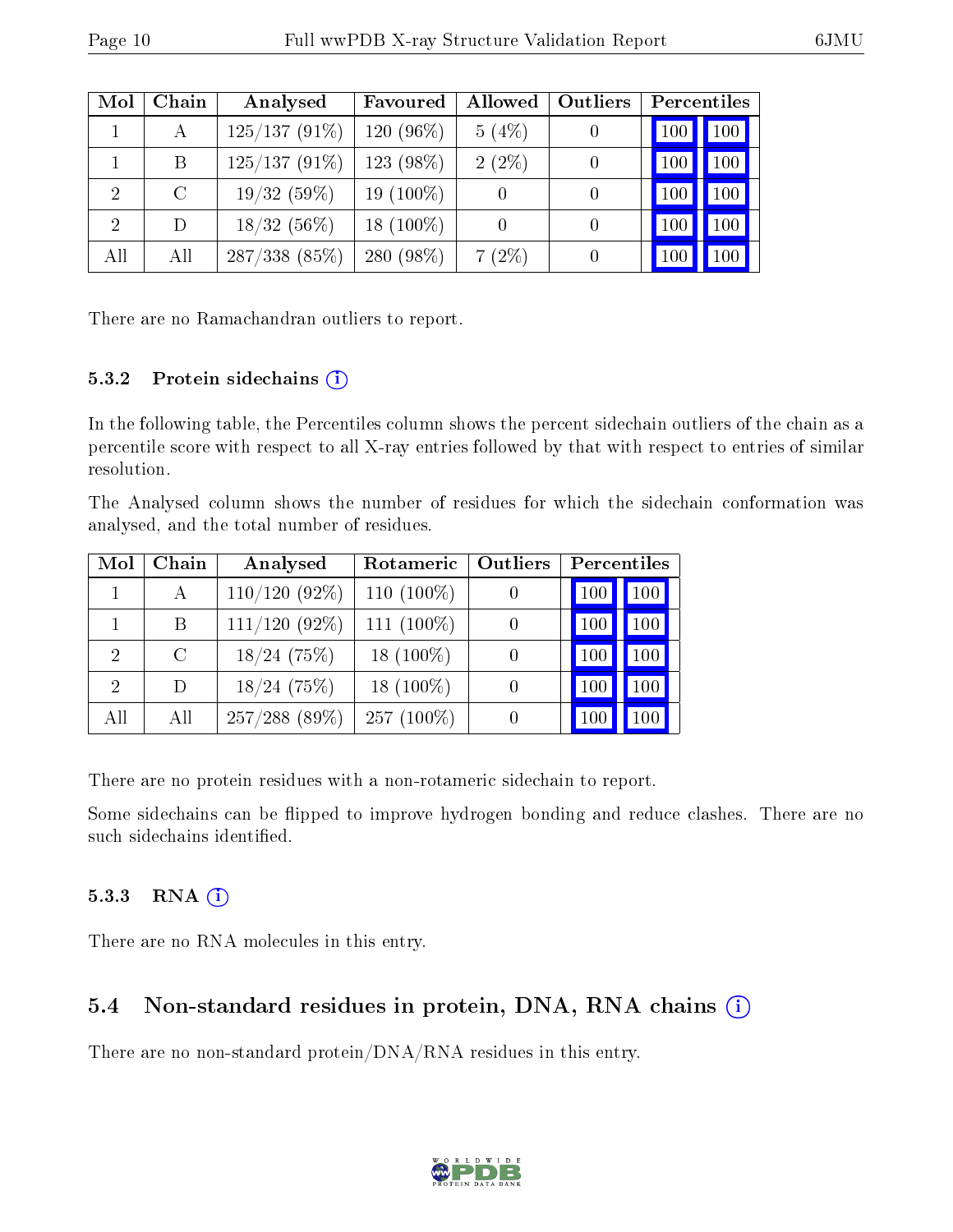### 5.5 Carbohydrates (i)

There are no carbohydrates in this entry.

# 5.6 Ligand geometry  $(i)$

There are no ligands in this entry.

## 5.7 [O](https://www.wwpdb.org/validation/2017/XrayValidationReportHelp#nonstandard_residues_and_ligands)ther polymers (i)

There are no such residues in this entry.

### 5.8 Polymer linkage issues  $(i)$

There are no chain breaks in this entry.